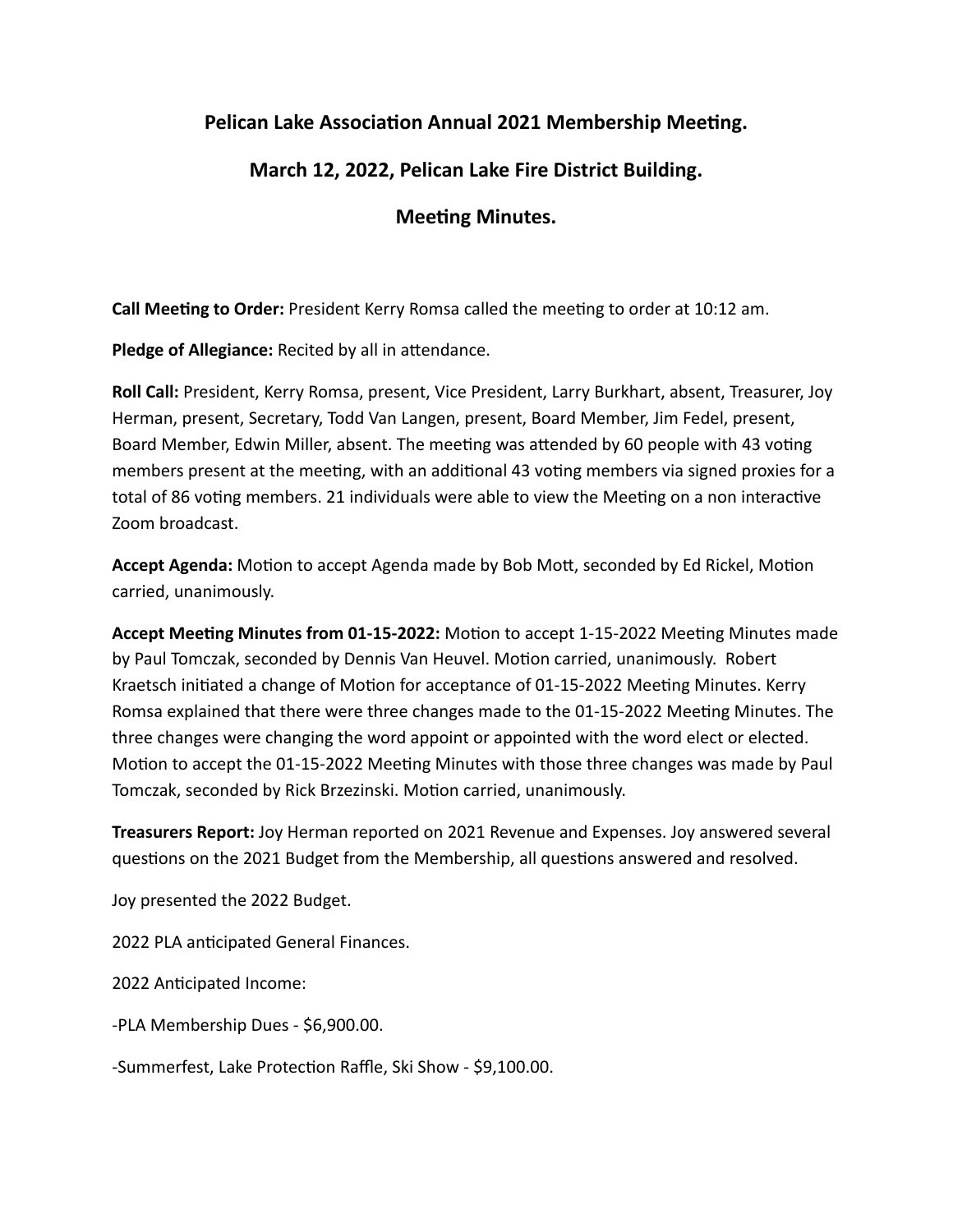-PLA Members Donations – (for Lake Health, Buoy Maintenance, Fish cribs, In Memoriam) \$7,300.00.

-CBCW DNR Grant – (Clean Boats Clean Waters) \$12,000.00.

-AIS(Aquatic Invasive Species)/EWM(Eurasian Milfoil) Suick Family 501c3 Donation/Grant - \$11,000.00.

-Interest Income - \$1,000.00.

-2022 Anticipated Total Income - \$47,300.00.

2022 Anticipated Expenses.

-Buoy Maintenance - \$200.00.

-Insurance - \$1700.00.

-Professional Organization Dues - \$950.00.

-Website/Constant Contact - \$1000.00.

-Office/Postage/PO Box/Printing - \$850.00.

-Education - \$1300.00.

-Equipment (laptop and printer) - \$1500.00

-By-Laws, Legal Review, Filing - \$1,550.00.

-State Registration - \$74.00.

-Shoreline Restoration/Upkeep - \$250.00.

-Fish Crib Project - \$800.00.

-I-LIDS(Internet Landing Installed Device Sensor) Service - \$2,530.00.

-CBCW(Clean Boats Clean Waters) - \$23,650.00

-AIS/EWM(Aquatic Invasive Species/Eurasian Milfoil) - \$24,480.00

-2022 Anticipated Total Expenses - \$60,834.00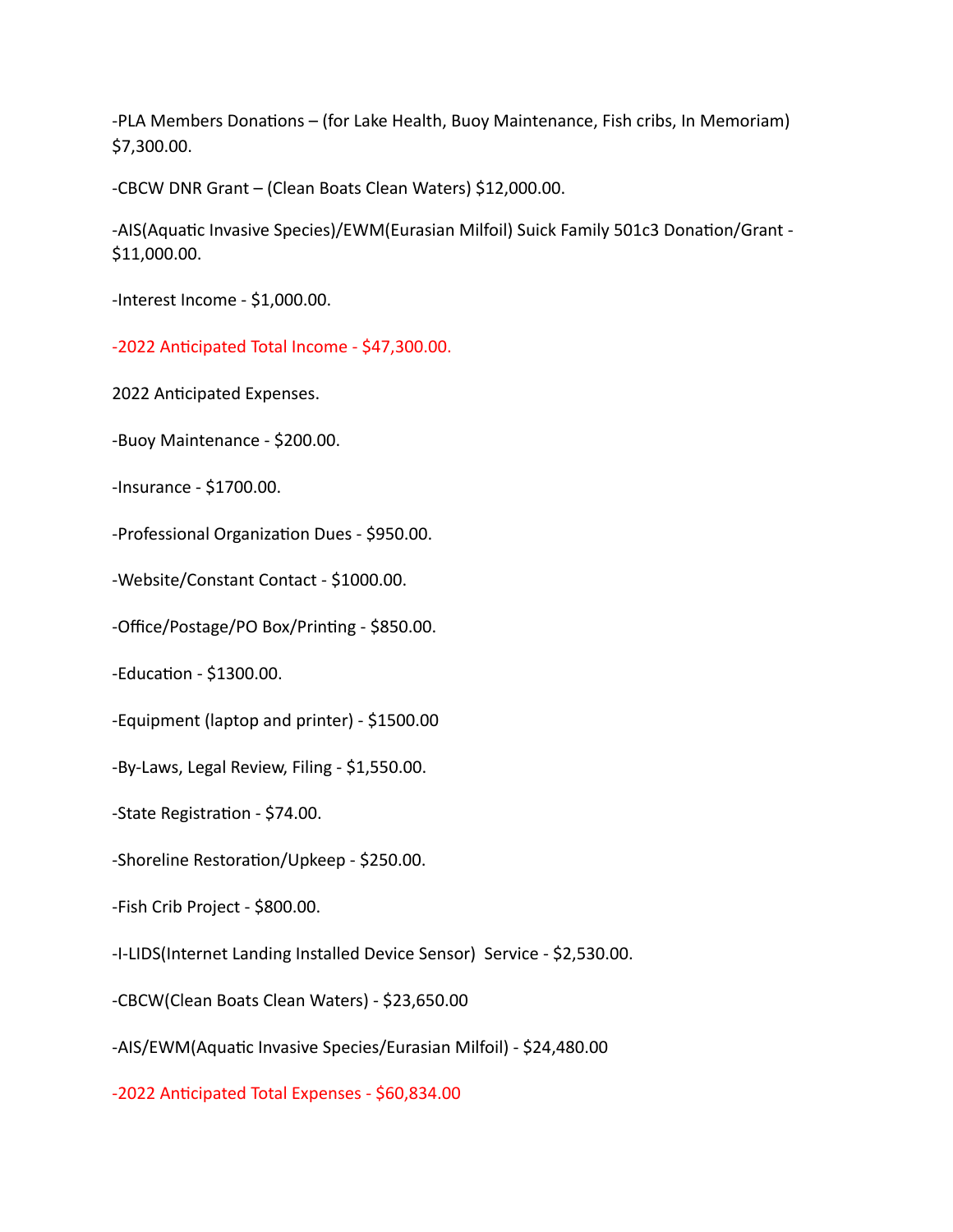## -2022 Budget disconnect is -\$13,534.00 (shortfall)

 Kerry Romsa added several remarks on the 2022 Budget, on how some of the financial figures were obtained. Joy answered several questions from the Membership on the 2022 Budget, all questions answered and resolved. Suggestion from Membership to contact the Sokaogon Chippewa Community Mole Lake Band looking to secure Grant Monies. Motion to accept the 2022 Budget made by Kelly Kraetsch, seconded by Paul Tomczak. Motion carried, unanimously.

Report on CoVantage Accounts – Joy Herman reported that the new Board co-signatories on the CoVantage checking account are Joy Herman, Kerry Romsa, and Todd Van Langen. Joy reported there is now one credit card on account and Joy has possession of the card.

**Committee Reports:** Kerry Romsa spoke about the committees that have been formed since the January 15, 2022 Membership Meeting. These committees are intended to keep our Association moving in a positive direction. Kerry named the committee members and stated that the Association is looking for any members to participate in any committee that may interest them.

By-Laws Committee – Chairperson, Joy Herman, Vice Chairperson, Robert Kraetsch, other members, Dick Dvorak, Bob Mott, Suz Romsa, Gladys Miller. Robert Kraetsch spoke of how the Committee is working on combining our current By-laws and Constitution into one document. By-laws will have legal review prior to enactment. Current By-laws should be ready for Membership review thirty days prior to PLA 2022 Annual Meeting, Membership should be able to vote on the new By-laws at that meeting.

Membership Committee – Chairperson, Kerry Romsa, Vice Chairperson Larry Burkhart. Kerry Romsa spoke about recruitment and retention of Members for our Association.

Public Relations/Marketing/Fundraising Committee – Chairperson, Kerry Romsa, Vice Chairperson, Kelly Kraetsch, other members, Beth Reinemann, Jeff Griffey, Eddie Miller. Kelly Kraetsch spoke about the different forms of communication that will be used to share information with the Membership. Kelly spoke about working on putting out the Annual Membership Newsletter for 2022. Kerry Romsa spoke about having fund raising events throughout the year for our Association.

Finance Committee – Chairperson, Joy Herman, Vice Chairperson, Suz Romsa, other members, Rick and Beth Steiner, Kelly Kraetsch. Joy Herman spoke about budgeting guidelines that have been developed to be used by each Committee for planning an Annual Budget. Joy spoke about an Audit for our Association and the different options available. Due to the Audit costs, and on the recommendations of the CPA's contacted for Audit costs an Audit Committee will be formed from the PLA members. Joy answered several questions from the membership on financial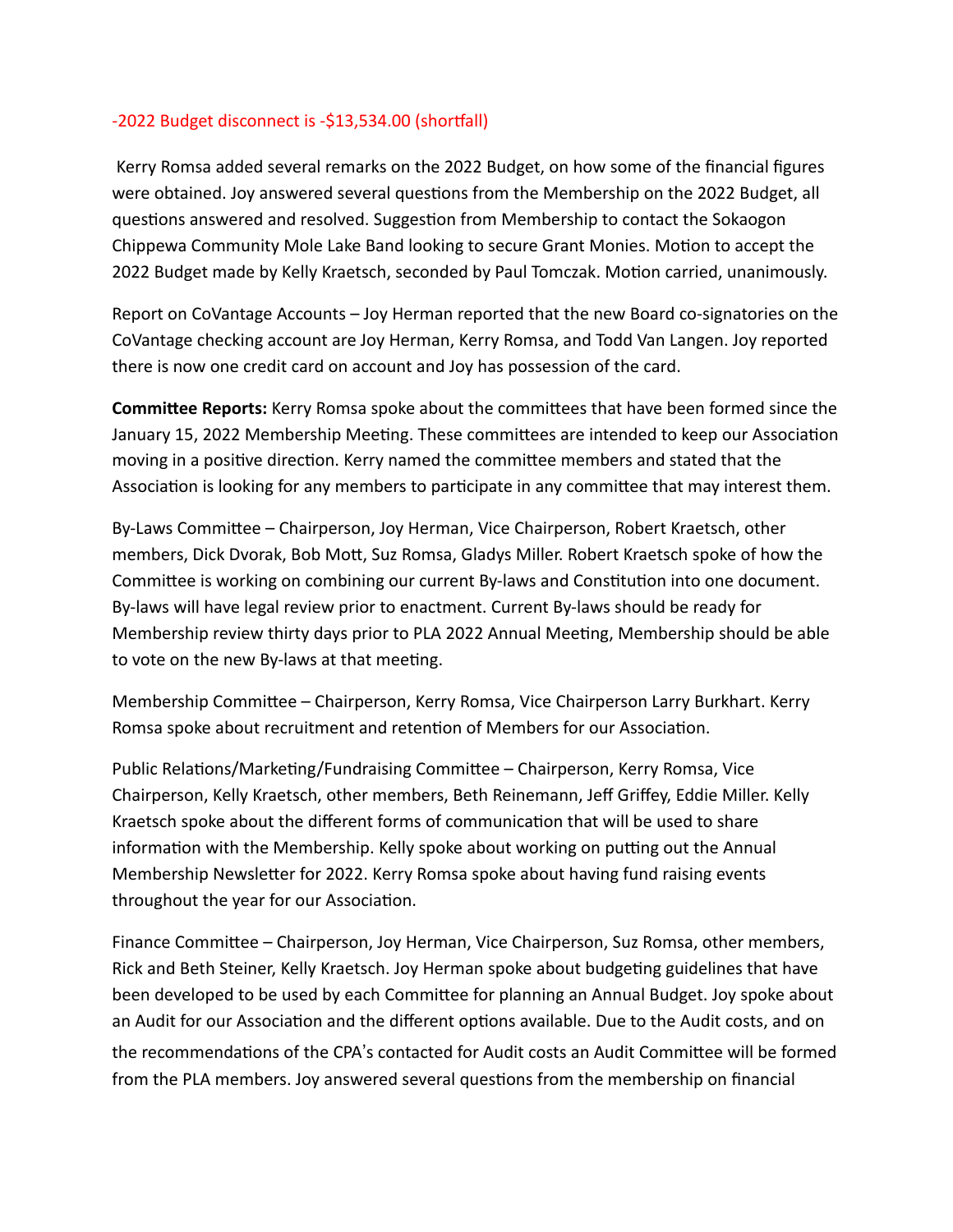controls/budgeting guidelines for the Association monies, and about an Audit for the Association. All questions were answered and resolved.

Fish/Wildlife Committee – Chairperson, Larry Burkhart, Vice Chairperson, Jeff Griffey, other members, Jim Fedel, Ed Ruekel, Todd Van Langen. Ed Rueckel explained the two resolutions that he has written for the upcoming Conservation Congress Fish and Game Meeting on April 11, 2022. The Resolutions pertain to the size and possesion limit on large and smallmouth bass on our lake, and the reduction in possession limit for panfish from 25 to 10. The Fish Committee has worked with Ed on writing the resolutions and has been working closely with the DNR for their input. With the feedback our Fish Committee has received from the DNR it is looking positive that the resolutions will pass. There were discussions and questions about the Resolutions from the Membership that were answered and resolved by members of the committee. Committee members explained that there will be fyke netting and shocking done on the lake this Spring(2022) to try and get a better idea of the panfish population in our lake. Membership had questions about stocking fish in our lake, there was a brief history presented by some of the member on prior stocking efforts on our lake. Fish Committee members explained that any stocking of fish in our lake needs DNR approval. DNR believes that our lake has a healthy population of walleyes, at this time they are only stocking muskie fingerlings every three years.

-Water Quality Committee – Chairperson, Jim Fedel, Vice Chairperson, Todd Van Langen, other members, Kerry Romsa, Bob Mott, Scott Sankey. Jim Fedel spoke about the upcoming Wisconsin Lakes and Rivers Convention in Stevens Point that will offer a wide range of topics that can directly relate to the health of our lake, three committee members will be attending this Convention. Jim Spoke about Onterra LLC a Lake Management Planning Company who our Association has been working with for several years. Onterra LLC has been providing lake surveys and other science based information pertaining to the health of our lake. Jim spoke about the increasing presence of Eurasian Milfoil in our lake which looks to be at this time at a critical point. Efforts have been made in the past to hand pull the Eurasian Milfoil using scuba divers. The Committee will be looking at all options that could be used to control the spread of Eurasian Milfoil. Our Association has purchased a GPS device which could be used for hand pullers to find identified colonies of Eurasian Milfoil. Questions came up about Wisconsin Valley Improvement Corporation(WVIC) and the control of the Dam on the North end of the lake, there have been numerous complaints on the water levels on the lake. The Association Board is attempting to meet with representatives from WVIC on this issue. Jim spoke about the Grant Monies we receive for our Clean Boats/Clean Waters(CBCW) and the I-LIDS(internet Landing Installed Device Sensor) and the importance of these programs for our lake.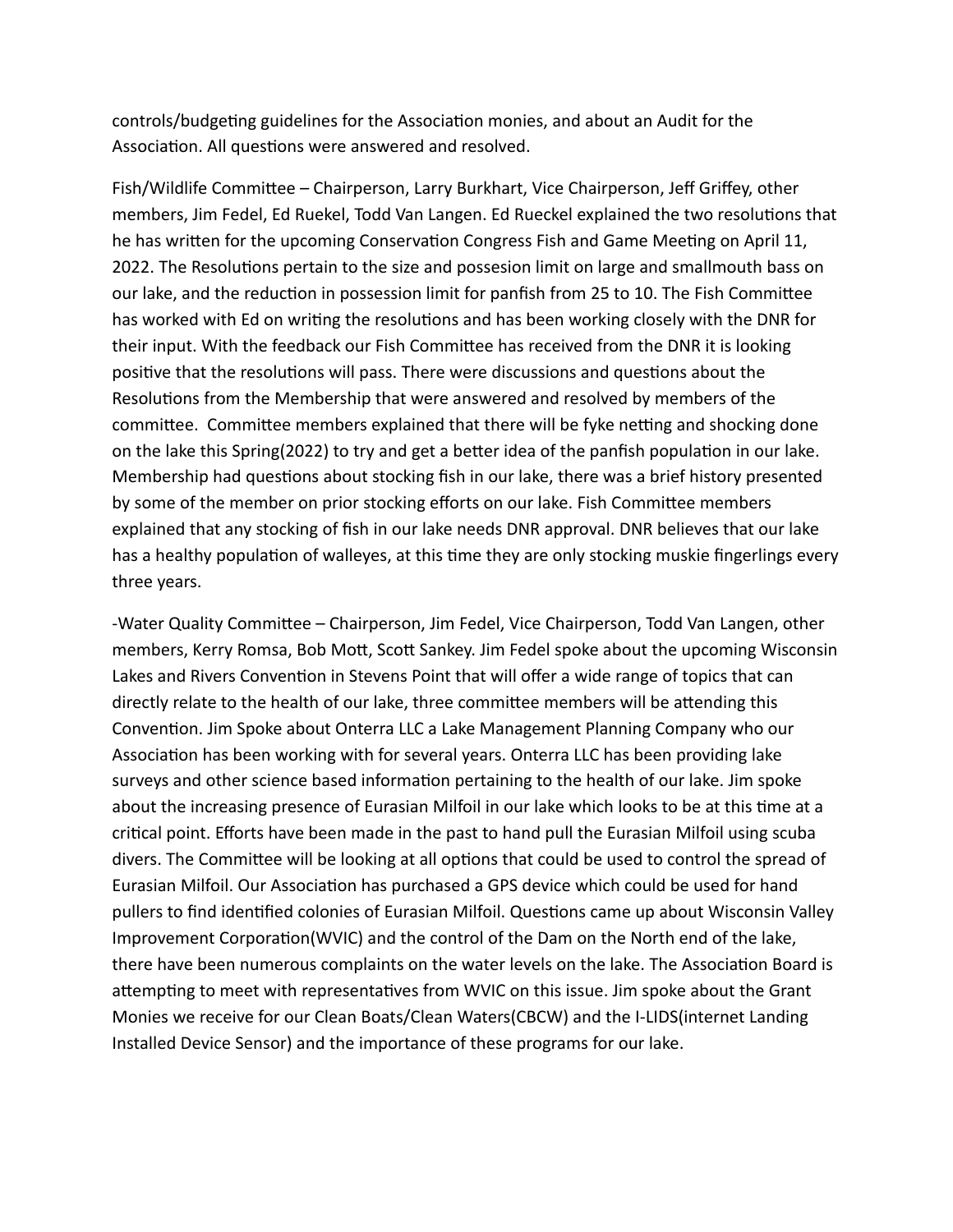-Boating Safety Committee – Chairperson, Larry Burkhart, no Vice Chairperson at this time, other members, Jeff Griffey, Edwin Miller. Kerry Romsa spoke about the Committee's responsibilities.

At the end of the Committee Reports President Kerry Romsa spoke to the Membership about the need for active volunteers for each Committee to keep our Association strong and moving forward.

**Old Business:** Lawyers Fee's - Joy Herman explained the action taken so far by the Association in regards to the two Invoices received from two different lawyers. The current Board is questioning the legality of the former Board's decision to hire the two lawyers. There was discussion between the Board and the Membership on how to handle the situation involving the two lawyers Invoices. Motion was made by Kelly Kraetsch, to not have the Association pay for either of the two Invoices received from the two lawyers, seconded by Rick Brzezinski. Motion was brought to a vote and was passed unanimously by the Membership.

-New By-Laws – discussed during By-Laws Committee report.

- Consider action, if any to be taken in accordance with Wisc. Ss 181.0620 in regards to Membership status of seven members as referenced during the 15, January, 2022 Special Membership Meeting. Kerry Romsa reported that two of the seven members said they were leaving the Association, two of the seven have returned properties belonging to the Association, and three of the seven who have not returned Association property are part of a current investigation into the matter. There was a discussion on the matter between the Board and the Membership. Motion made by Robert Kraetsch to hold a Special Meeting to resolve this issue, seconded by Paul Tomczak. The Motion was amended to give the seven Association Members thirty days notice prior to the Special Meeting by Brian Schell. Motion restated by Robert Kraetsch to give the seven Association members thirty days notice prior to the Special Meeting to resolve the issue, seconded by Paul Tomczak. The date for the Special Meeting will be set prior to the 2022 Annual Membership in June, 2022. There was a suggestion to change the lock on the Associations storage unit.

 **New Business:** Association Memberships for Town of Schoepke and Town of Enterprise Town Chairpersons. Kerry Romsa stated that the Board did not want to give free Association Memberships to Town Chairpersons. Association Board Members have been attending the Town Of Enterprise and Schoepke Town Board Meetings to stay informed on Town issues. The Town Board Members from both Townships have been invited to attend the Pelican Lake Association Board Meetings as well.